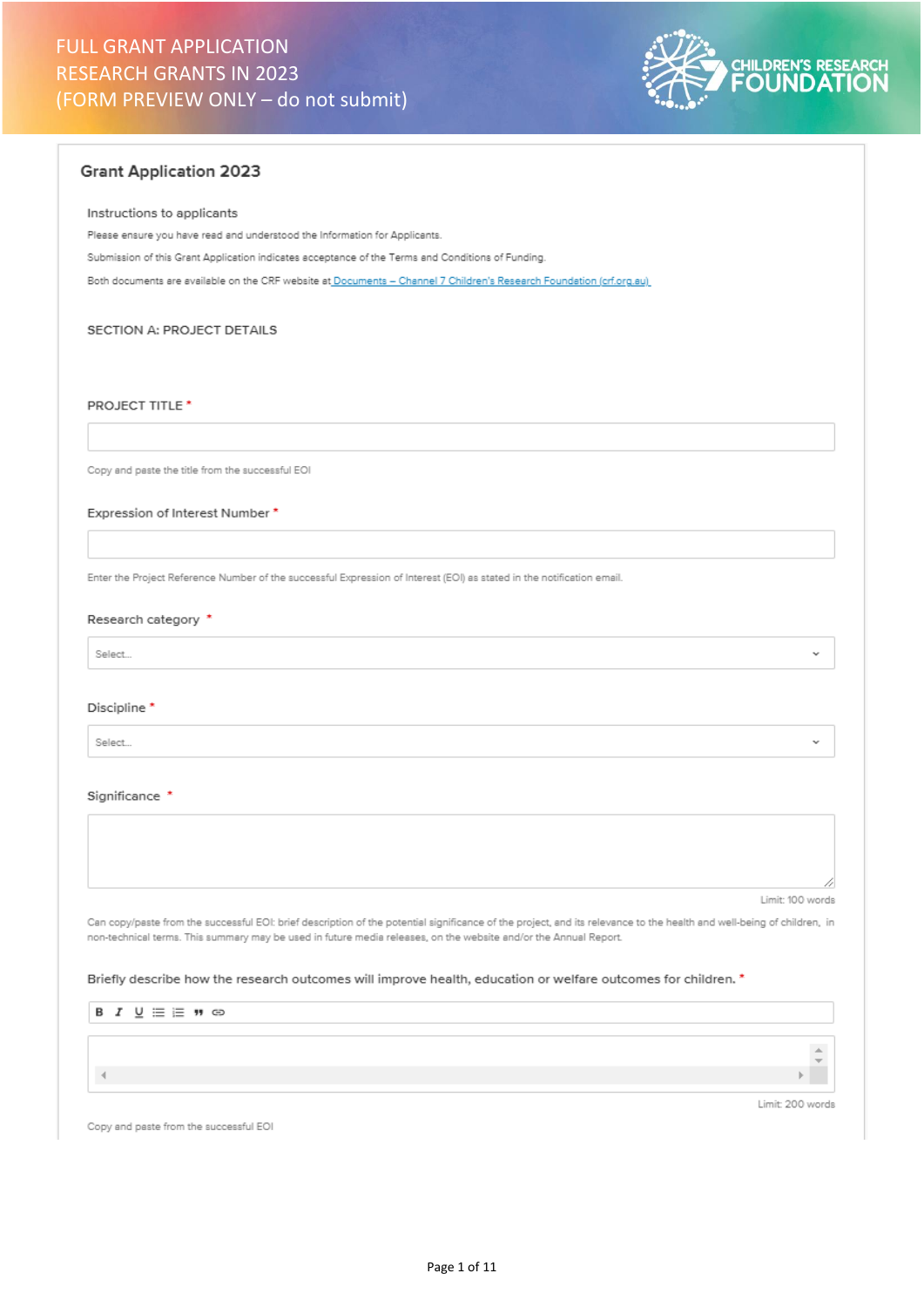

Which, if any, of the following CRF Research Priorities do you consider this research proposal addresses? \*

 $\bigcirc$  Improving fetal development including preventing pre-term birth

- mproving systems of care and education for children
- Supporting young minds and improving children's mental health
- $\bigcirc$  Tackling chronic illness and disability
- О. Does not address a priority theme

More than one checkbox can be ticked, as relevant. It is not essential to address a particular research priority. All research proposals relevant to the health, education and /or welfare of children will be considered.

#### Project Duration \*

- $\bigcirc$  1year O.
- 2 years

#### AIMS\*



Please paste from or expand on the answer given in the Expression of Interest **OPTIONAL: PDF file upload for tables, graphs, images** 

# **HYPOTHESIS**\*



Please paste from or expand on the answer given in the Expression of Interest **OPTIONAL: PDF file upload for tables, graphs, images**

# BACKGROUND<sup>\*</sup>

# **B**  $I \underline{\cup} \equiv \equiv \underline{\cdots}$  **W**  $\ominus$  $\Delta$  $\vert \cdot \vert$ Limit: 1600 words

**OPTIONAL: PDF file upload for tables, graphs, images**

#### RESEARCH PLAN \*



Expand on the answer given in the Expression of Interest **OPTIONAL: PDF file upload for tables, graphs, images**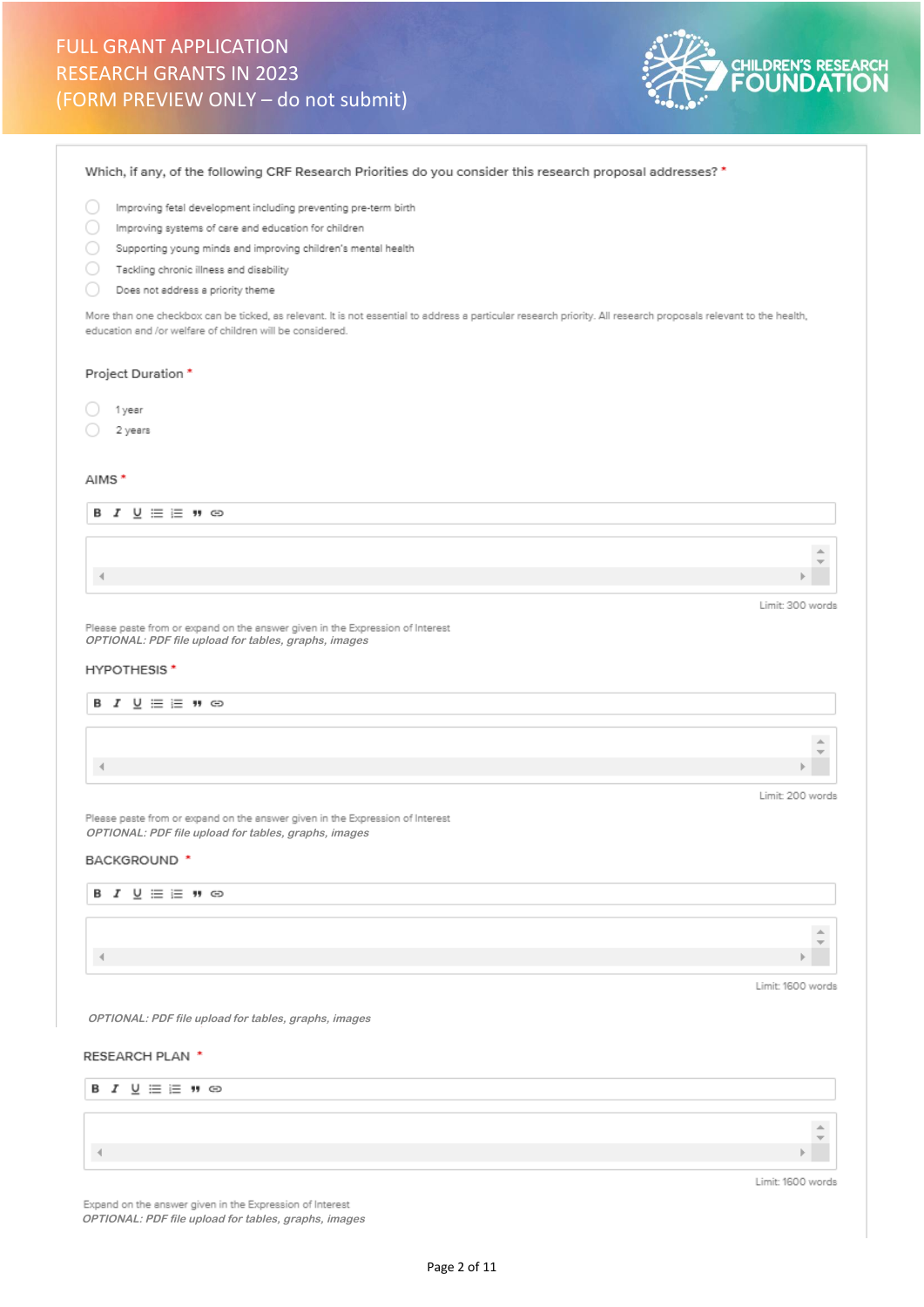

#### **RELATED RESEARCH**\*

| $B I \underline{U} \equiv E H \oplus$ |                  |
|---------------------------------------|------------------|
|                                       |                  |
|                                       |                  |
|                                       | Limit: 350 words |

Provide references (with comment on the referenced research if considered helpful) to similar work being done in the field of the application by other researchers in Australia. The question is not related to research done (or to be done) by the applicant.

#### REFERENCES<sup>\*</sup>

Please use consistent referencing for all listed. There is no word limit for this question.

### **BUDGET**

Institutional or administration levies will not be funded.

Grant funds cannot be used to provide salaries for any investigator on the project, or to pay stipends to postgraduate students; however, consideration may be given in special circumstances, if full justification is provided within the application.

Only travel directly associated with the project can be supported. Travel for attendance at conferences or for consultation with other experts will not be supported.

Support for publication costs will be considered to a maximum of \$3000, contingent on the publication becoming freely available within 12 months, and payable with final instalment with evidence of invoice.

### Are the necessary basic services and equipment available? \*



Except for any special items requested, confirm that the necessary basic services and equipment (such as an equipped laboratory, staffed workshop and secretarial assistance) are available.

### Justification of Budget \*

Limit: 350 words

Please provide details of your institution's employment on-cost calculation. \*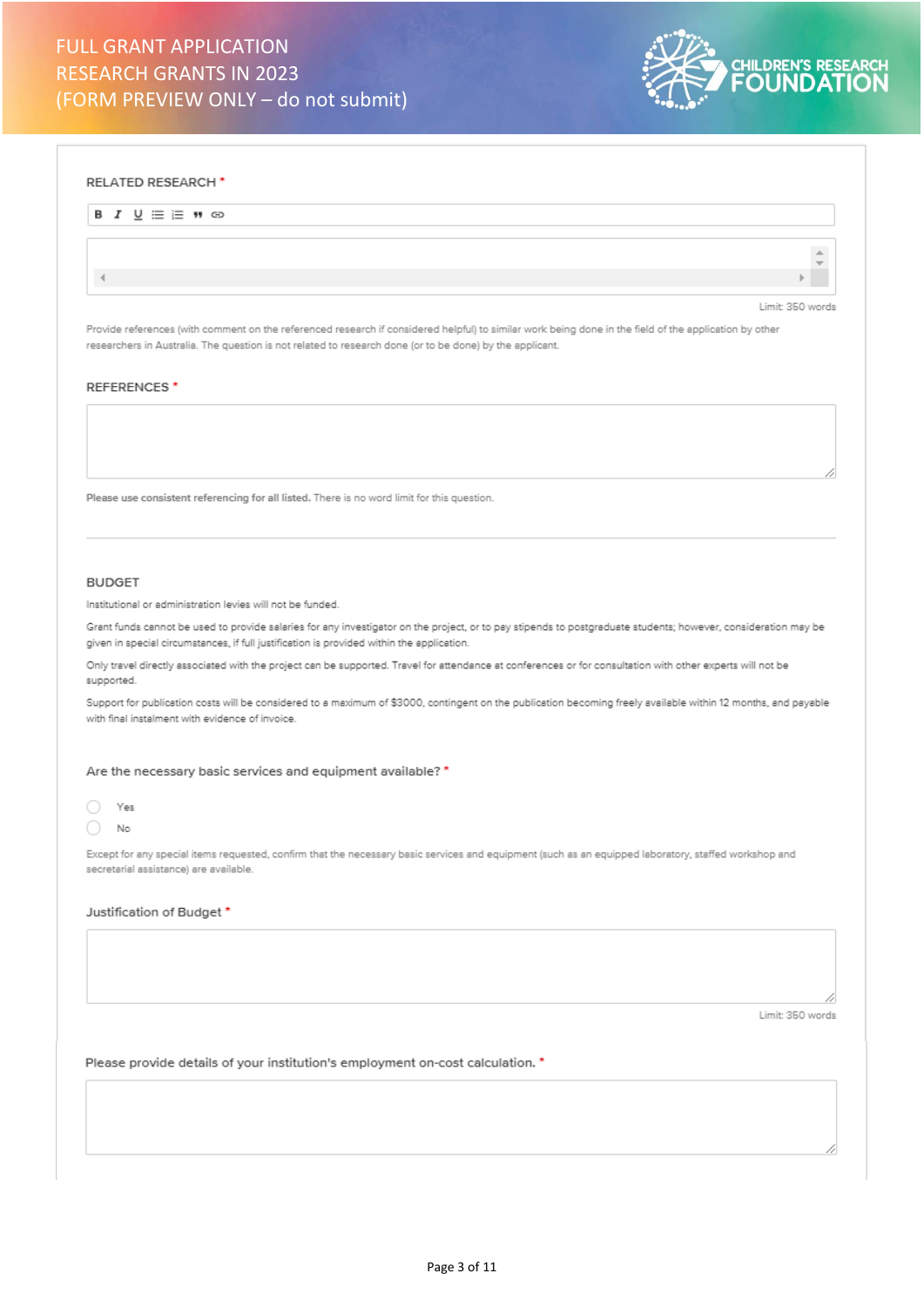

# BUDGET CALCULATION \*

|                                                                                                     |                                                                                                     |                    |     |              |            |             | v         |
|-----------------------------------------------------------------------------------------------------|-----------------------------------------------------------------------------------------------------|--------------------|-----|--------------|------------|-------------|-----------|
| CATEGORY                                                                                            | Detail                                                                                              | Base Salary        | FTE | Subtotal \$: | On-costs % | $\tilde{x}$ | Total \$  |
| PERSONNEL                                                                                           | Specify<br>$\Delta$<br>п<br>name, role,<br>FTE and the<br>institution's<br>$\overline{\phantom{a}}$ | <b>Base Salary</b> | FTE | Subtotal \$  | On-costs % | On-costs \$ | Total \$  |
|                                                                                                     |                                                                                                     |                    |     | $\rm _O$     |            | $\circ$     | $\rm _O$  |
|                                                                                                     |                                                                                                     |                    |     | $\circ$      |            |             | $\,0\,$   |
|                                                                                                     |                                                                                                     |                    |     | 0            |            |             | $\,0\,$   |
|                                                                                                     |                                                                                                     |                    |     | 0            |            |             | $\circ$   |
|                                                                                                     |                                                                                                     |                    |     | $\circ$      |            |             | $\rm _O$  |
|                                                                                                     |                                                                                                     |                    |     | $\circ$      |            |             | $\,$ $\,$ |
| SALARY-ON-<br>$\Delta$<br>п<br>$COSTS - e.g.$<br>WorkCover,<br>superannuation, $\blacktriangledown$ |                                                                                                     |                    |     |              |            |             |           |
|                                                                                                     |                                                                                                     |                    |     |              |            |             |           |
| EQUIPMENT                                                                                           | Specify item, unit<br>cost and total<br>number                                                      |                    |     |              | # Units    | Unit Cost   |           |
|                                                                                                     |                                                                                                     |                    |     |              |            |             | $\circ$   |
|                                                                                                     |                                                                                                     |                    |     |              |            |             | $\,$ $\,$ |
|                                                                                                     |                                                                                                     |                    |     |              |            |             | $\,$ 0    |
|                                                                                                     |                                                                                                     |                    |     |              |            |             | $\,0\,$   |
|                                                                                                     |                                                                                                     |                    |     |              |            |             | $\circ$   |
|                                                                                                     |                                                                                                     |                    |     |              |            |             | $\,$ $\,$ |
|                                                                                                     |                                                                                                     |                    |     |              |            |             | $\rm _O$  |
| CONSUMABLES                                                                                         | Specify item, unit<br>cost and total<br>number                                                      |                    |     |              | # Units    | Unit Cost   |           |
|                                                                                                     |                                                                                                     |                    |     |              |            |             | 0         |
|                                                                                                     |                                                                                                     |                    |     |              |            |             | $\circ$   |
|                                                                                                     |                                                                                                     |                    |     |              |            |             | $\circ$   |
|                                                                                                     |                                                                                                     |                    |     |              |            |             | $\,$ $\,$ |
|                                                                                                     |                                                                                                     |                    |     |              |            |             | $\,$ $\,$ |
|                                                                                                     |                                                                                                     |                    |     |              |            |             | 0         |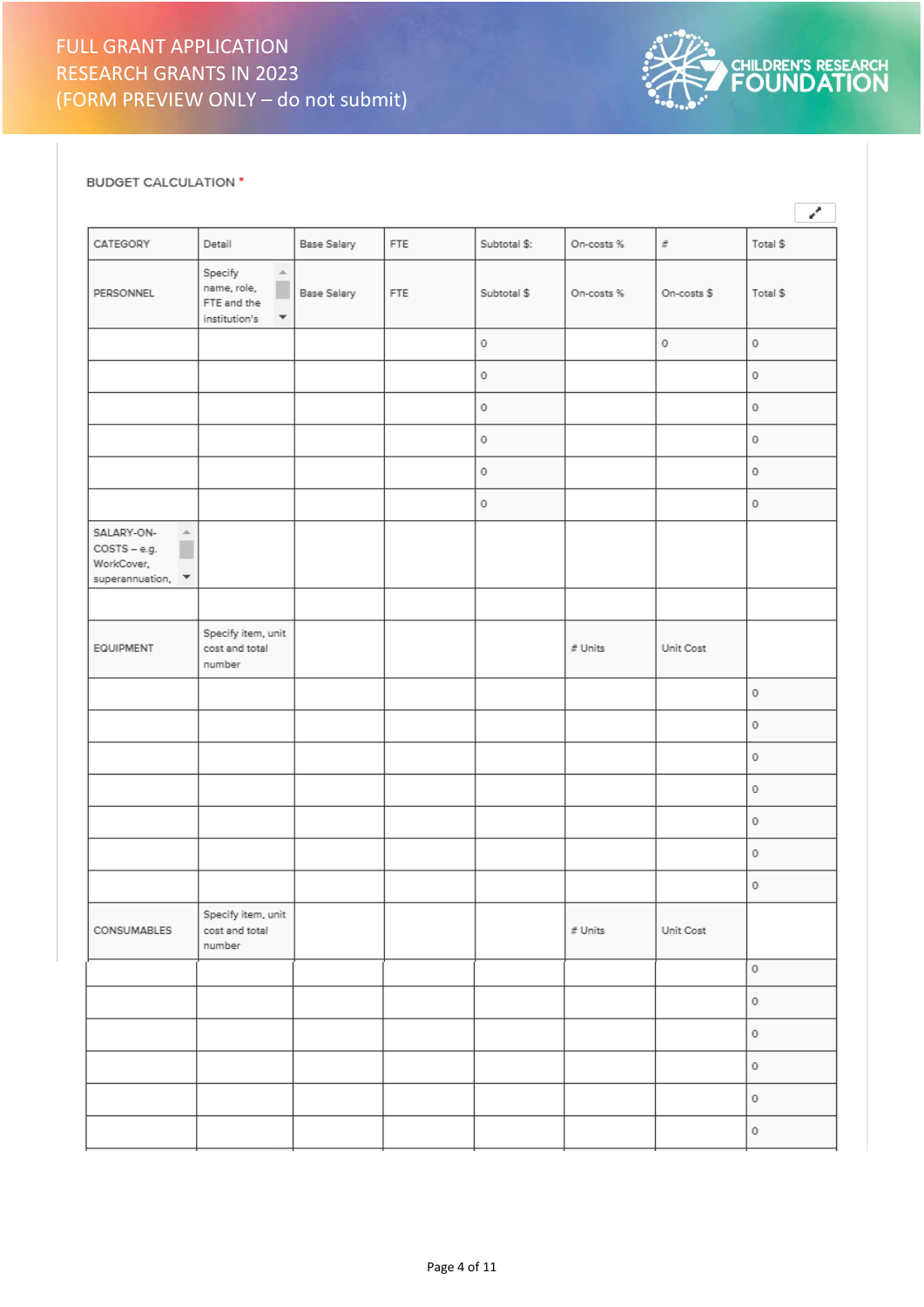

| TRAVEL | Specify<br>$\Delta$<br>details, unit<br>cost and total<br>number units<br>$\overline{\phantom{a}}$ |  | # Units | Unit Cost |         |
|--------|----------------------------------------------------------------------------------------------------|--|---------|-----------|---------|
|        |                                                                                                    |  |         |           | $\circ$ |
|        |                                                                                                    |  |         |           | $\circ$ |
|        |                                                                                                    |  |         |           | $\circ$ |
|        |                                                                                                    |  |         |           | $\circ$ |
|        | Enter the<br>业<br>calculated<br>total in the<br>$\overline{\phantom{a}}$<br>online form            |  |         | TOTAL \$: | $\circ$ |

# Budget Total\*

 $\texttt{AU\$}$ 

Enter the budget total for the project as a whole dollar value, without punctuation: e.g. 75000

AUD

## OTHER FUNDING

| 4                                                                                                                                 |  |
|-----------------------------------------------------------------------------------------------------------------------------------|--|
|                                                                                                                                   |  |
| Other Funding *                                                                                                                   |  |
| Choose File                                                                                                                       |  |
| Upload a file. No files have been attached yet.                                                                                   |  |
| Acceptable file types: .pdf, .doc, .docx                                                                                          |  |
| Upload the completed 'Other funding' document - the template is downloadable from https://crf.org.au/grant-application-templates/ |  |
| Publications *                                                                                                                    |  |
| <b>Choose File</b>                                                                                                                |  |
| Upload a file. No files have been attached yet.                                                                                   |  |
| Acceptable file types: .pdf, .doc, .docx                                                                                          |  |

Upload the completed 'Publications' document - the template is downloadable from https://crf.org.au/grant-application-templates/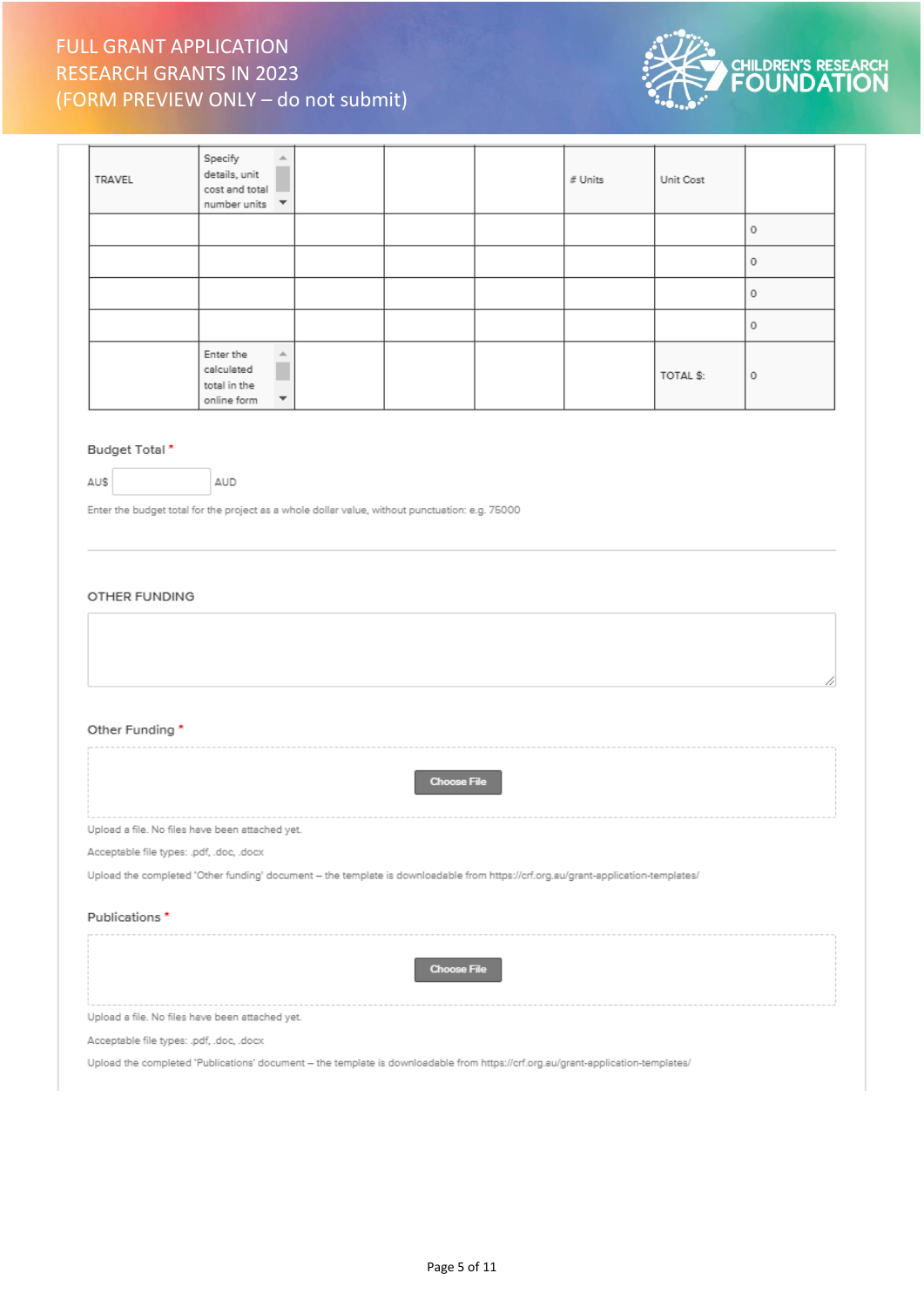

| Ethics Approval is required if the project involves: *                                                                                                                     |
|----------------------------------------------------------------------------------------------------------------------------------------------------------------------------|
| Research on human subjects<br>o                                                                                                                                            |
| u<br>Research using animals                                                                                                                                                |
| In vitro production of recombinant DNA molecules<br>H                                                                                                                      |
| None of the above<br>n                                                                                                                                                     |
| Tick any or all that apply.<br>If the research involves any of the above, evidence of ethics clearance must be forwarded to CRF before any grant payments can be released. |
| SECTION B: CHIEF INVESTIGATOR DETAILS                                                                                                                                      |
|                                                                                                                                                                            |
|                                                                                                                                                                            |
| Salutation <sup>*</sup>                                                                                                                                                    |
| Select<br>v                                                                                                                                                                |
|                                                                                                                                                                            |
| First Name*                                                                                                                                                                |
|                                                                                                                                                                            |
|                                                                                                                                                                            |
| Surname*                                                                                                                                                                   |
|                                                                                                                                                                            |
|                                                                                                                                                                            |
|                                                                                                                                                                            |
| Academic Qualifications Postnominals *                                                                                                                                     |
|                                                                                                                                                                            |
|                                                                                                                                                                            |
|                                                                                                                                                                            |
| Position title *                                                                                                                                                           |
|                                                                                                                                                                            |
|                                                                                                                                                                            |
| Enter the formal title of the Chief Investigator's position held at the administering institution.                                                                         |
| Department*                                                                                                                                                                |
|                                                                                                                                                                            |
|                                                                                                                                                                            |
|                                                                                                                                                                            |
| Administering Institution *                                                                                                                                                |
| v                                                                                                                                                                          |
| Select                                                                                                                                                                     |
|                                                                                                                                                                            |
| <b>Business Address *</b>                                                                                                                                                  |
| Country                                                                                                                                                                    |
| Select<br>v                                                                                                                                                                |
| Address                                                                                                                                                                    |
|                                                                                                                                                                            |
|                                                                                                                                                                            |
| Address Line 2 (optional)                                                                                                                                                  |
|                                                                                                                                                                            |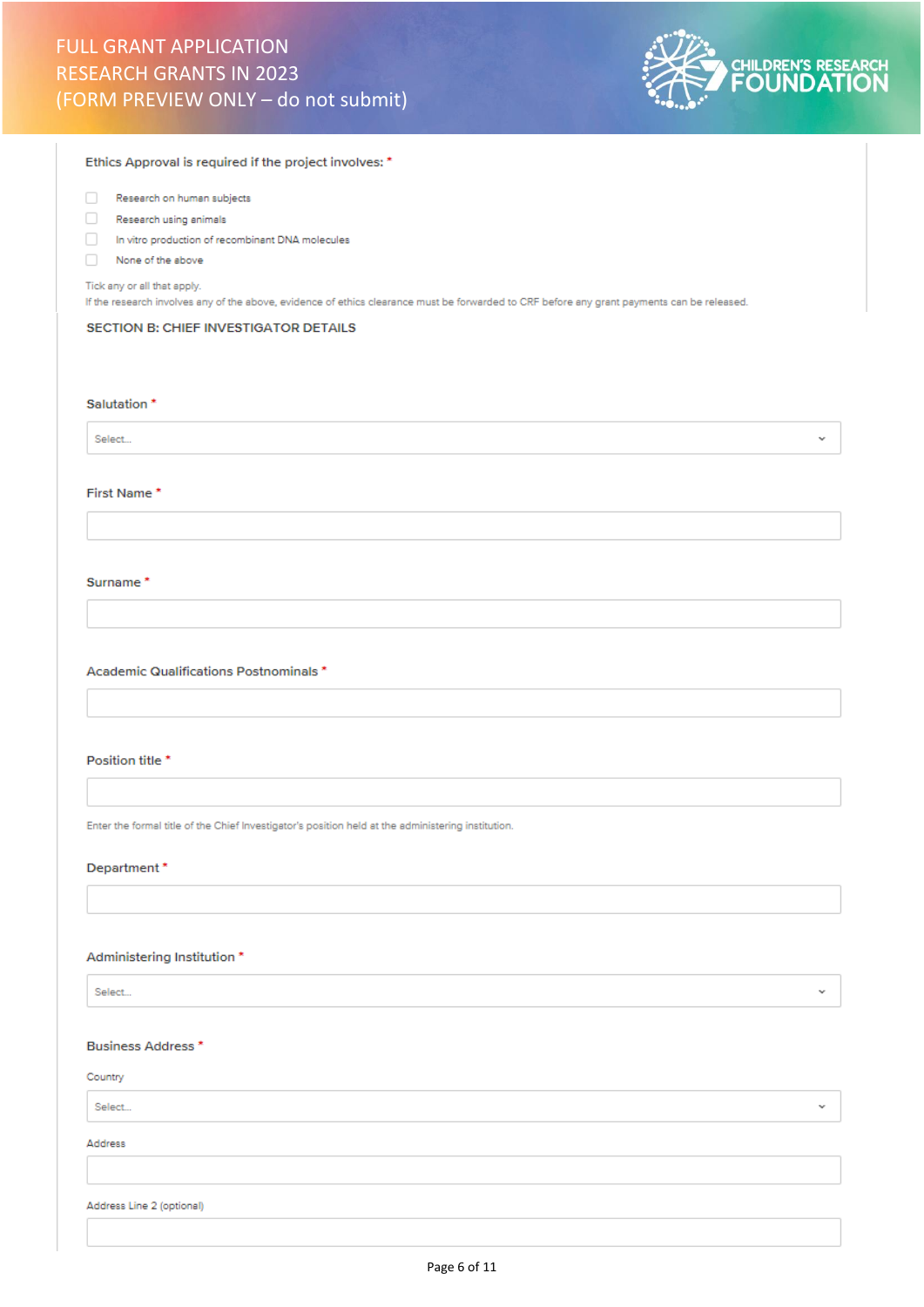

| Zip or Postal Code<br>Email *<br>email@example.com<br>Phone Number - preferred *<br>带。<br>Phone Number - alternate *<br>带口<br>Academic Qualifications*<br>Enter the official abbreviation of the highest degree conferred, e.g. BSc.<br>Conferring institution *<br>Year conferred *<br>The year in which the qualification was officially conferred; this might not be the year of completion.<br>Early Career Research Grant*<br>Yes<br>No<br>If you have elected to apply as an early career researcher, you must upload your Curriculum Vitae with this application.<br>Upload Curriculum Vitae *<br><b>Choose File</b><br>Upload a file. No files have been attached yet.<br>Acceptable file types: .pdf, .doc, .docx<br>Upload your Curriculum Vitae | City                       |  |
|------------------------------------------------------------------------------------------------------------------------------------------------------------------------------------------------------------------------------------------------------------------------------------------------------------------------------------------------------------------------------------------------------------------------------------------------------------------------------------------------------------------------------------------------------------------------------------------------------------------------------------------------------------------------------------------------------------------------------------------------------------|----------------------------|--|
|                                                                                                                                                                                                                                                                                                                                                                                                                                                                                                                                                                                                                                                                                                                                                            |                            |  |
|                                                                                                                                                                                                                                                                                                                                                                                                                                                                                                                                                                                                                                                                                                                                                            | State, Province, or Region |  |
|                                                                                                                                                                                                                                                                                                                                                                                                                                                                                                                                                                                                                                                                                                                                                            |                            |  |
|                                                                                                                                                                                                                                                                                                                                                                                                                                                                                                                                                                                                                                                                                                                                                            |                            |  |
|                                                                                                                                                                                                                                                                                                                                                                                                                                                                                                                                                                                                                                                                                                                                                            |                            |  |
|                                                                                                                                                                                                                                                                                                                                                                                                                                                                                                                                                                                                                                                                                                                                                            |                            |  |
|                                                                                                                                                                                                                                                                                                                                                                                                                                                                                                                                                                                                                                                                                                                                                            |                            |  |
|                                                                                                                                                                                                                                                                                                                                                                                                                                                                                                                                                                                                                                                                                                                                                            |                            |  |
|                                                                                                                                                                                                                                                                                                                                                                                                                                                                                                                                                                                                                                                                                                                                                            |                            |  |
|                                                                                                                                                                                                                                                                                                                                                                                                                                                                                                                                                                                                                                                                                                                                                            |                            |  |
|                                                                                                                                                                                                                                                                                                                                                                                                                                                                                                                                                                                                                                                                                                                                                            |                            |  |
|                                                                                                                                                                                                                                                                                                                                                                                                                                                                                                                                                                                                                                                                                                                                                            |                            |  |
|                                                                                                                                                                                                                                                                                                                                                                                                                                                                                                                                                                                                                                                                                                                                                            |                            |  |
|                                                                                                                                                                                                                                                                                                                                                                                                                                                                                                                                                                                                                                                                                                                                                            |                            |  |
|                                                                                                                                                                                                                                                                                                                                                                                                                                                                                                                                                                                                                                                                                                                                                            |                            |  |
|                                                                                                                                                                                                                                                                                                                                                                                                                                                                                                                                                                                                                                                                                                                                                            |                            |  |
|                                                                                                                                                                                                                                                                                                                                                                                                                                                                                                                                                                                                                                                                                                                                                            |                            |  |
|                                                                                                                                                                                                                                                                                                                                                                                                                                                                                                                                                                                                                                                                                                                                                            |                            |  |
|                                                                                                                                                                                                                                                                                                                                                                                                                                                                                                                                                                                                                                                                                                                                                            |                            |  |
|                                                                                                                                                                                                                                                                                                                                                                                                                                                                                                                                                                                                                                                                                                                                                            |                            |  |
|                                                                                                                                                                                                                                                                                                                                                                                                                                                                                                                                                                                                                                                                                                                                                            |                            |  |
|                                                                                                                                                                                                                                                                                                                                                                                                                                                                                                                                                                                                                                                                                                                                                            |                            |  |
|                                                                                                                                                                                                                                                                                                                                                                                                                                                                                                                                                                                                                                                                                                                                                            |                            |  |
|                                                                                                                                                                                                                                                                                                                                                                                                                                                                                                                                                                                                                                                                                                                                                            |                            |  |
|                                                                                                                                                                                                                                                                                                                                                                                                                                                                                                                                                                                                                                                                                                                                                            |                            |  |
|                                                                                                                                                                                                                                                                                                                                                                                                                                                                                                                                                                                                                                                                                                                                                            |                            |  |
|                                                                                                                                                                                                                                                                                                                                                                                                                                                                                                                                                                                                                                                                                                                                                            |                            |  |
|                                                                                                                                                                                                                                                                                                                                                                                                                                                                                                                                                                                                                                                                                                                                                            |                            |  |
|                                                                                                                                                                                                                                                                                                                                                                                                                                                                                                                                                                                                                                                                                                                                                            |                            |  |
|                                                                                                                                                                                                                                                                                                                                                                                                                                                                                                                                                                                                                                                                                                                                                            |                            |  |
|                                                                                                                                                                                                                                                                                                                                                                                                                                                                                                                                                                                                                                                                                                                                                            |                            |  |
|                                                                                                                                                                                                                                                                                                                                                                                                                                                                                                                                                                                                                                                                                                                                                            |                            |  |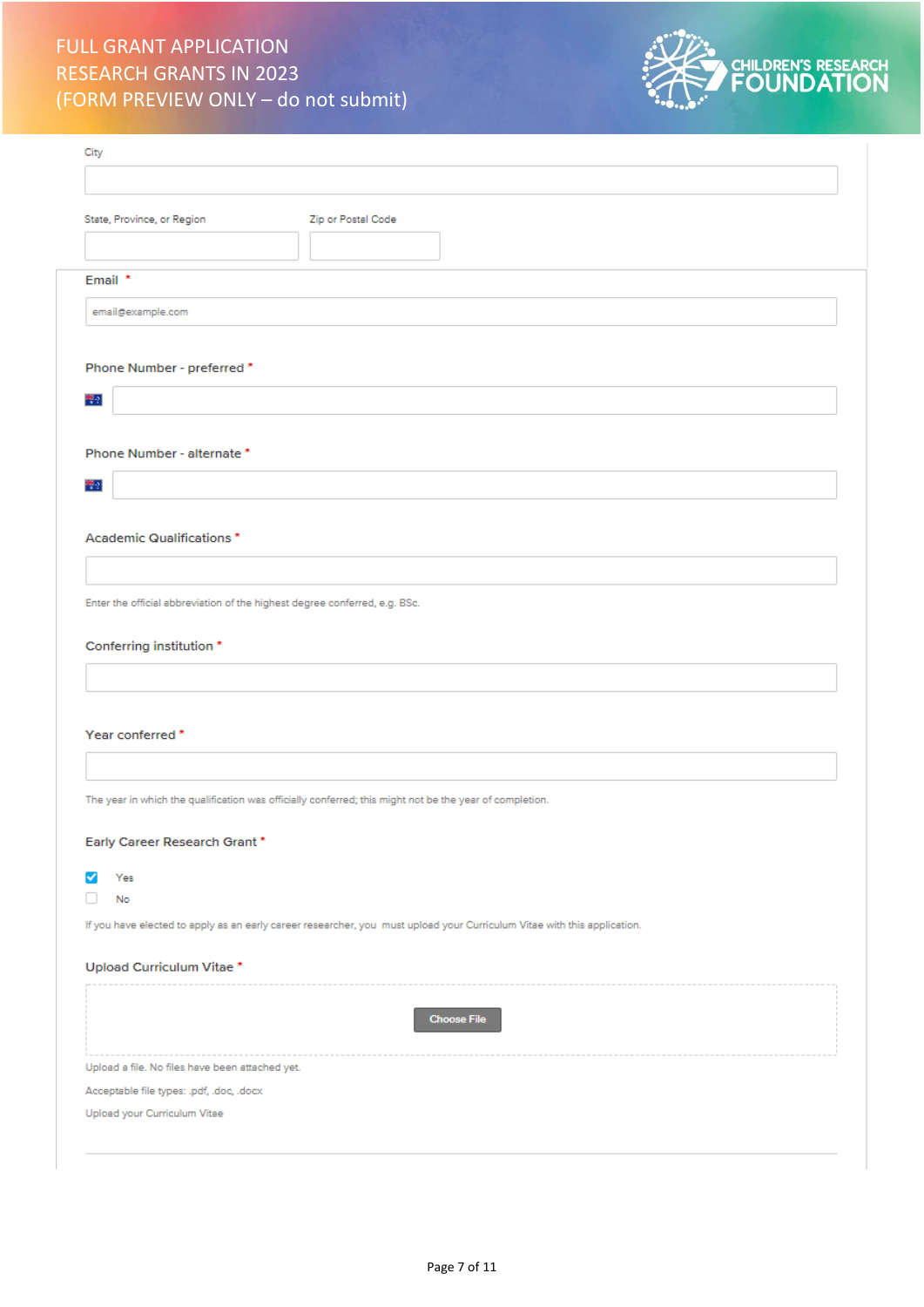

### SECTION C: RESEARCH TEAM

If you have Associate Investigators, enter their details below.

A maximum of 10 Associate Investigators can be named.

Will the Chief Investigator be overseas for a significant period during grant period? \*

 $\Box$ No

Yes - state length and dates of absence:

#### Length and dates of absence \*

Limit: 100 words

# Associate Investigators \*

|                                |                                   |                   |         |                                                                                                  |             |       | ∕                           |
|--------------------------------|-----------------------------------|-------------------|---------|--------------------------------------------------------------------------------------------------|-------------|-------|-----------------------------|
| <b>PROJECT TITLE:</b>          |                                   |                   |         |                                                                                                  |             |       |                             |
| PERSONNEL                      | Salutation (e.g.<br>Dr, Ms, Prof) | <b>First Name</b> | Surname | Academic<br>$\Delta$<br>Qualifications<br>(Academic<br>Postnominals)<br>$\overline{\phantom{a}}$ | Institution | Email | Time on this<br>project (%) |
| Chief<br>Investigator          |                                   |                   |         |                                                                                                  |             |       |                             |
| Associate<br>Investigator (1)  |                                   |                   |         |                                                                                                  |             |       |                             |
| Associate<br>Investigator (2)  |                                   |                   |         |                                                                                                  |             |       |                             |
| Associate<br>Investigator (3)  |                                   |                   |         |                                                                                                  |             |       |                             |
| Associate<br>Investigator (4)  |                                   |                   |         |                                                                                                  |             |       |                             |
| Associate<br>Investigator (5)  |                                   |                   |         |                                                                                                  |             |       |                             |
| Associate<br>Investigator (6)  |                                   |                   |         |                                                                                                  |             |       |                             |
| Associate<br>Investigator (7)  |                                   |                   |         |                                                                                                  |             |       |                             |
| Associate<br>Investigator (8)  |                                   |                   |         |                                                                                                  |             |       |                             |
| Associate<br>Investigator (9)  |                                   |                   |         |                                                                                                  |             |       |                             |
| Associate<br>Investigator (10) |                                   |                   |         |                                                                                                  |             |       |                             |

If you have Associate Investigators, enter their details in the table.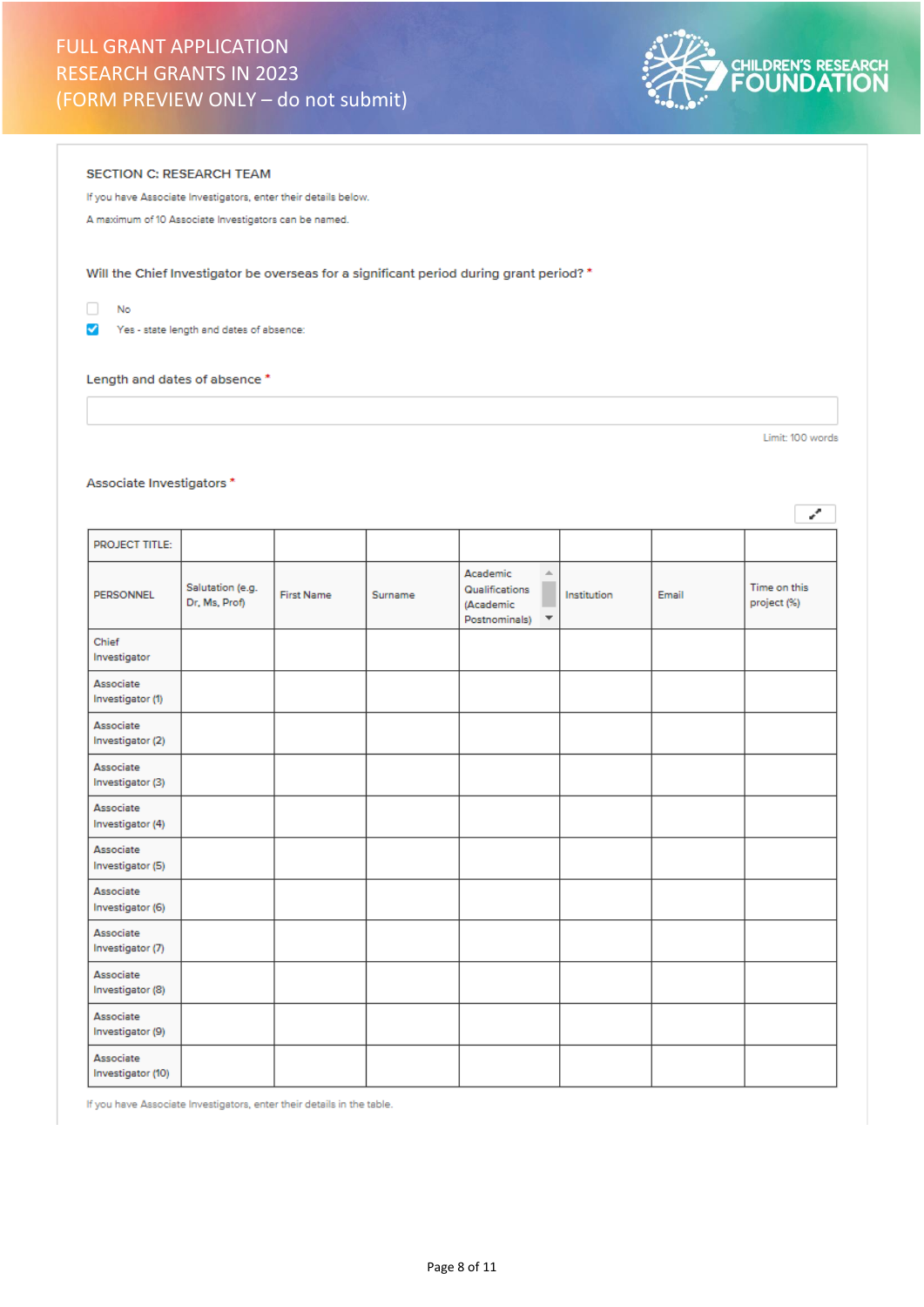

Technical and other staff\*

|                                     |       |                   |         |                            |             | ë.                           |
|-------------------------------------|-------|-------------------|---------|----------------------------|-------------|------------------------------|
| <b>PERSONNEL</b>                    | Title | <b>First Name</b> | Surname | Academic<br>Qualifications | Institution | Time on this project<br>(96) |
| Research student                    |       |                   |         |                            |             |                              |
| Research student                    |       |                   |         |                            |             |                              |
| Research student                    |       |                   |         |                            |             |                              |
| Research student                    |       |                   |         |                            |             |                              |
| Research student                    |       |                   |         |                            |             |                              |
| Technical and other<br>staff        |       |                   |         |                            |             |                              |
| <b>Technical and other</b><br>staff |       |                   |         |                            |             |                              |
| <b>Technical and other</b><br>staff |       |                   |         |                            |             |                              |
| <b>Technical and other</b><br>staff |       |                   |         |                            |             |                              |
| Technical and other<br>staff        |       |                   |         |                            |             |                              |

State names and academic qualifications of any other persons who will be working on this project, and the percentage involvement of each person in this project.

# Administering Institution \*

Select...

All post-award correspondence, monitoring and reporting will be conducted via the recipient's Research Administration Office.

#### ABN<sup>\*</sup>

## Institution where work will be conducted.

Please indicate the organisation where the research will be primarily conducted. The research project may be carried out at a different organisation to the administering institution.

Institution where work will be conducted. \*



n At host institution, named below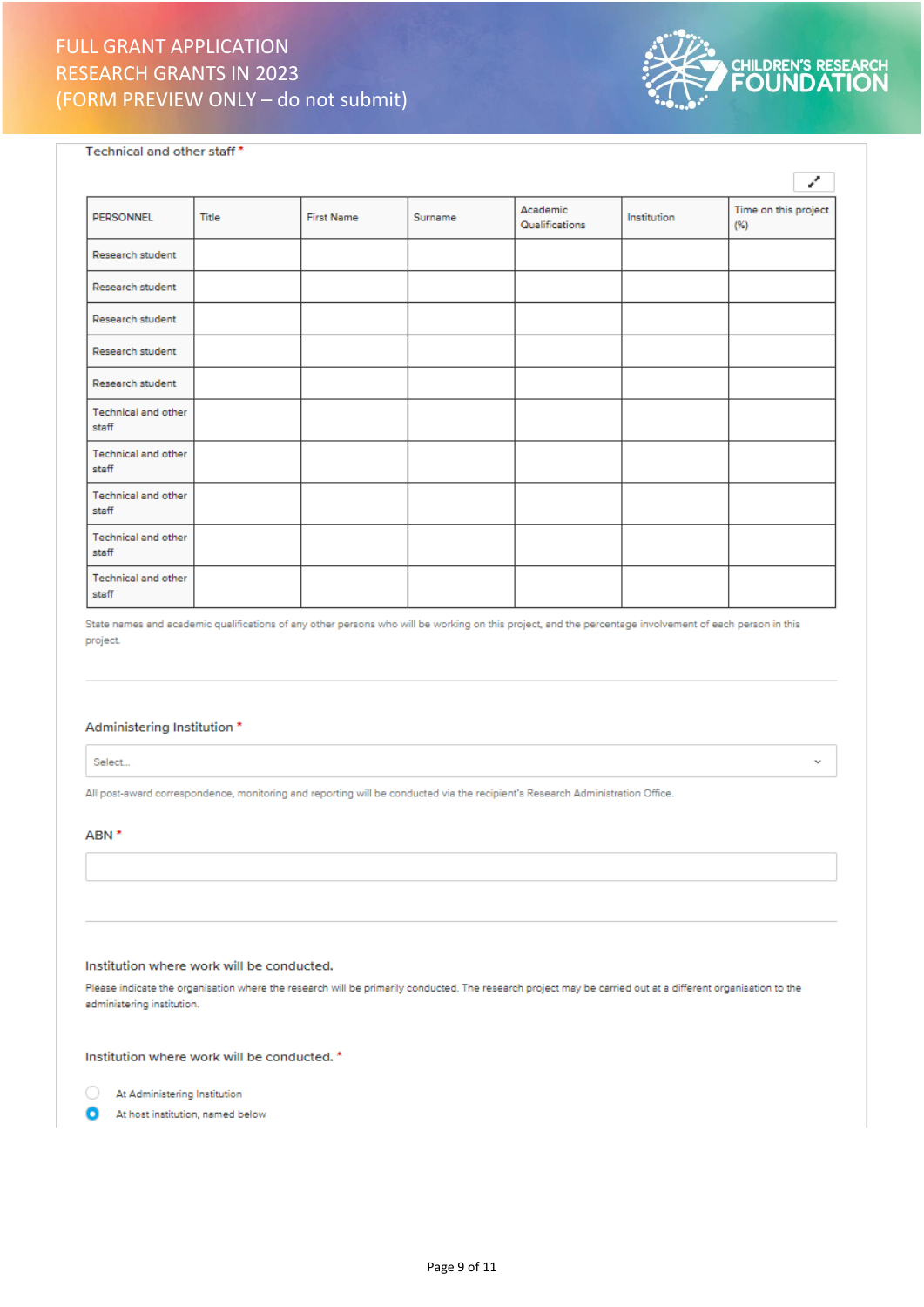

If the research project won't be primarily conducted at the administering institution, please name the host organisation.

### Host institution (Research location) \*

Name of the organisation where the research will be primarily conducted.

### CI Position Title at research location \*

Chief Investigator's position at the institution where the research will be primarily conducted

#### **SECTION E: NOMINATE REVIEWERS**

Applicants are asked to nominate two independent researchers who could be approached by CRF to comment on the proposed project. These nominees may or may not be contacted. Please do not name associates, or researchers with whom you have recently published.

There is also opportunity to nominate a non-referral preference if necessary - appropriate justification and substantive evidence must be provided for consideration of this request.

# CI-nominated Reviewer 1 Name \*

### Reviewer 1 Email \*

email@example.com

## CI-nominated Reviewer 2 Name\*

Reviewer 2 Email \*

email@example.com